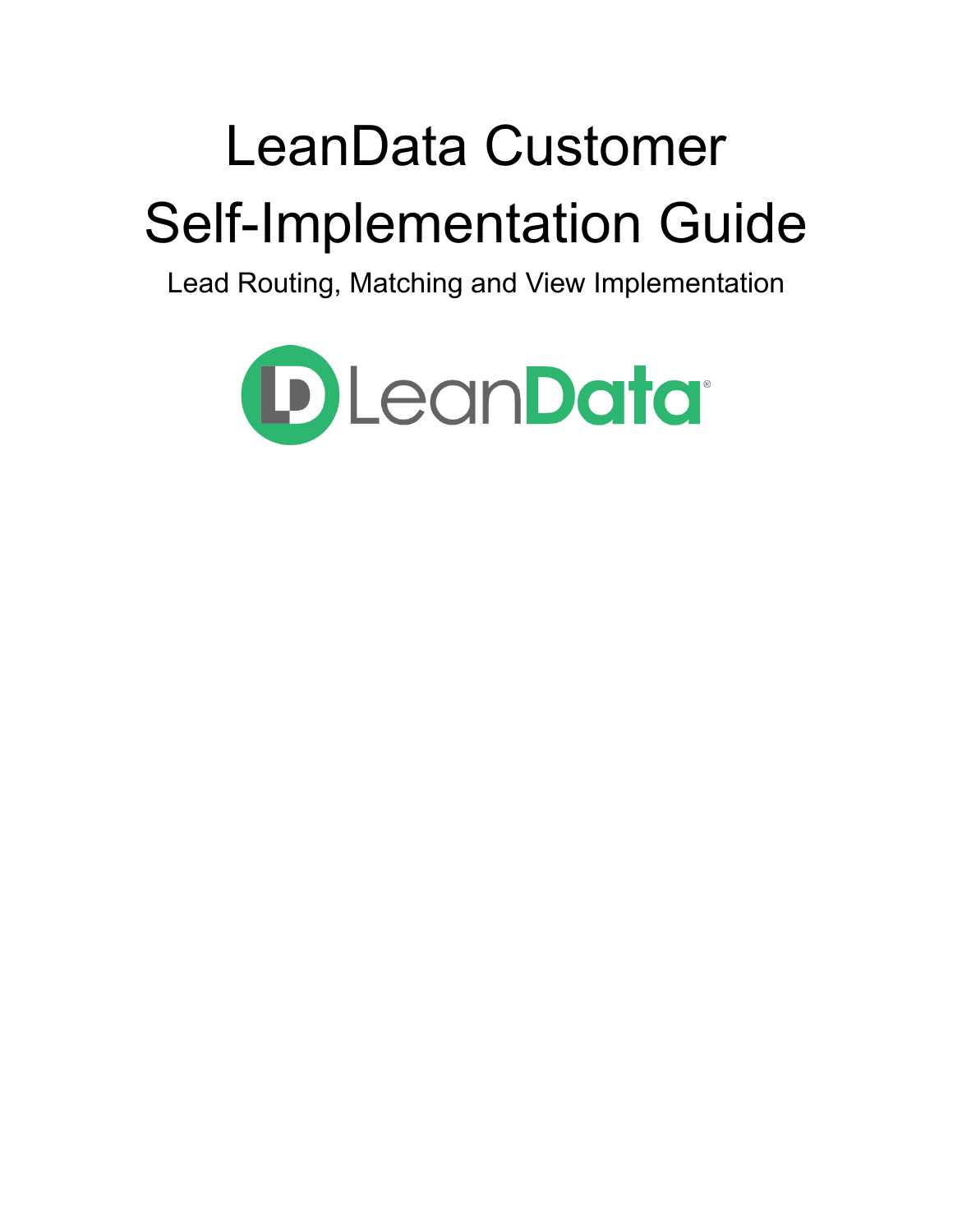

| <b>Overview</b>                                 | $\overline{\mathbf{3}}$ |
|-------------------------------------------------|-------------------------|
| <b>Learning Resources</b>                       | 3                       |
| <b>Getting Started</b>                          | 3                       |
| Action Items Prior to Kick Off Call:            | 3                       |
| <b>LeanData View Implementation</b>             | $\boldsymbol{4}$        |
| <b>Resources</b>                                | 4                       |
| <b>Action Items - LeanData View</b>             | $\overline{4}$          |
| <b>LeanData Matching/Tagging Implementation</b> | 5                       |
| <b>Resources</b>                                | 5                       |
| Action Items - LeanData Matching/Tagging        | 5                       |
| <b>LeanData Lead Routing Implementation</b>     | 6                       |
| <b>Resources</b>                                | 6                       |
| <b>Action Items - LeanData Lead Routing</b>     | $\overline{7}$          |
| <b>Moving LeanData Products into Production</b> | 8                       |
| <b>Resources</b>                                | 8                       |
| <b>FAQs</b>                                     | 9                       |
| <b>Best Practices</b>                           | 10                      |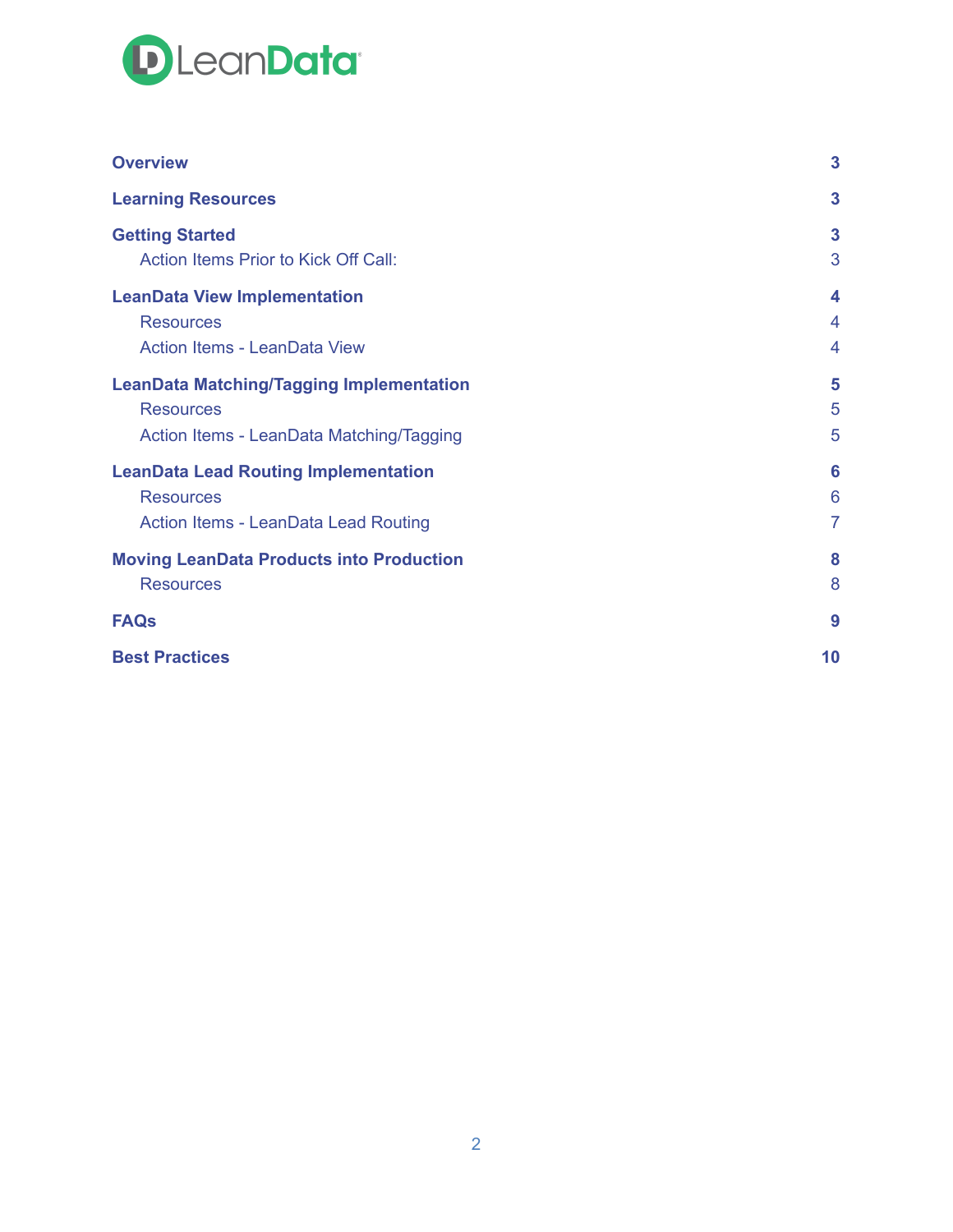

### <span id="page-2-0"></span>**Overview**

Welcome to LeanData! We're excited to have you as a customer and hope that you enjoy our products and realize great business efficiencies and improvements from using them.

The following document guides new customers of Lead Routing, Lead to Account Matching and View on getting educated about LeanData's products as well as implementing the products independently. For questions and assistance during the self-implementation process, please reach out to [implementationhelp@leandatainc.com.](mailto:implementationhelp@leandata.com)

## <span id="page-2-1"></span>Learning Resources

- **● [LeanData](https://leandatahelp.zendesk.com/hc/en-us) Help Center** Find product documentation including user guides, FAQs, release notes and more!
- **● LeanData [University](https://leandata.learnupon.com)** LeanData's video learning content which includes high level product walkthroughs as well as deep dives. A Login and Password will need to be created when accessing for the first time.

## <span id="page-2-2"></span>Getting Started

Now that you're a LeanData customer, the first step will be a quick kick off call to get things started. On this call, you can expect to meet your Implementation Advisor, discuss the typical implementation flow, and get helpful information on resources available to you.

#### <span id="page-2-3"></span>Action Items Prior to Kick Off Call:

- ✓ Download the LeanData App in both Production, as well as the Sandbox you plan to test in. Instructions can be found in the [Managed](https://leandatahelp.zendesk.com/hc/en-us/articles/360016337994-LeanData-Managed-App-Install-Guide) App Install Guide.
	- *○ Wondering what data is needed within the Sandbox you use? If you have access to a full Sandbox, this will be the best for testing. If not, then a partial or empty Sandbox will work too - as long as the Fields and Users have been recently refreshed to mirror Production.*
- ✓ Grant API Access to LeanData, configure LeanData Tab visibility and LeanData Permission Sets. Guidance on these three items can be found in the [LeanData](https://leandatahelp.zendesk.com/hc/en-us/articles/360016461333-LeanData-Admin-Guide-Standard-Configuration) Admin [Guide](https://leandatahelp.zendesk.com/hc/en-us/articles/360016461333-LeanData-Admin-Guide-Standard-Configuration).
- ✓ Ensure anyone configuring LeanData, including System Admins, have the **LeanData Custom Objects Full Access Permission Set**.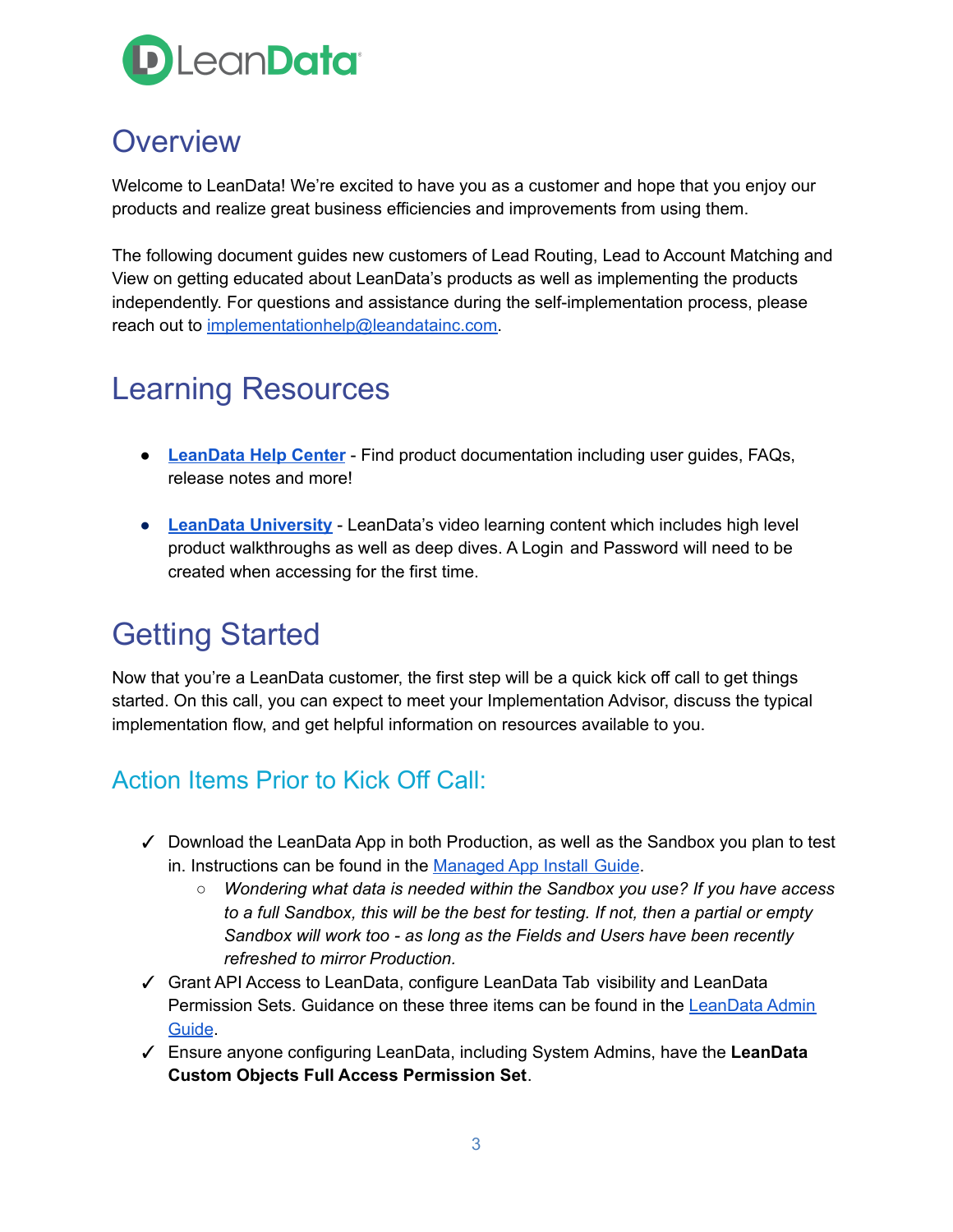

√ Please email [implementationhelp@leandatainc.com](mailto:implementationhelp@leandata.com) to confirm once the steps above are done, or if you have any questions. Once the steps above are completed, your Implementation Advisor will be able to enable (but not deploy) your LeanData products, so you can start configuring.

## <span id="page-3-0"></span>LeanData View Implementation

Now that you've completed the steps above, it's time to start learning about LeanData as well as installing your first product - the LeanData View. The View is a fast and easy install and will provide a quick win that your team can start using right away. The View is frequently used by Sales teams in order to get more context about the Leads, Accounts, and Contacts, they are working. This tool also allows for some light manual cleanup with an Actions section that allows users to merge duplicates and convert Leads into Contacts under a matched account. This Actions section can also be removed, per your organization's preferences.

When installing the View, it's important to consider your Users' experience. If you use different page layouts depending on the User Profile, you should consider which User Profiles can benefit from getting this on their Lead, Contact, and Account page layouts.

#### <span id="page-3-1"></span>**Resources**

Please review the following resources to help with your LeanData View deployment:

- 1. LeanData University Review the course 01-LeanData [Fundamentals](https://leandata.learnupon.com/catalog/courses/615565) Matching & [View.](https://leandata.learnupon.com/catalog/courses/615565)
- 2. [LeanData](https://leandatahelp.zendesk.com/hc/en-us/articles/360018984874-View-Product-Overview) View Product Overview document.
- 3. LeanData View Setup [Instructions](https://leandatahelp.zendesk.com/hc/en-us/articles/360016337554-View-Setup-Instructions) document.
- 4. [LeanData](https://leandatahelp.zendesk.com/hc/en-us/articles/360036987633) View Settings Guide

#### <span id="page-3-2"></span>Action Items - LeanData View

- ✓ Decide whether to install the View for all Layouts or a subset.
- ✓ Decide whether the default setup works for your org or if you'd like to customize columns or remove certain sections.
- ✓ Configure according to the Setup [Instructions](https://leandatahelp.zendesk.com/hc/en-us/articles/360016337554-View-Setup-Instructions) document.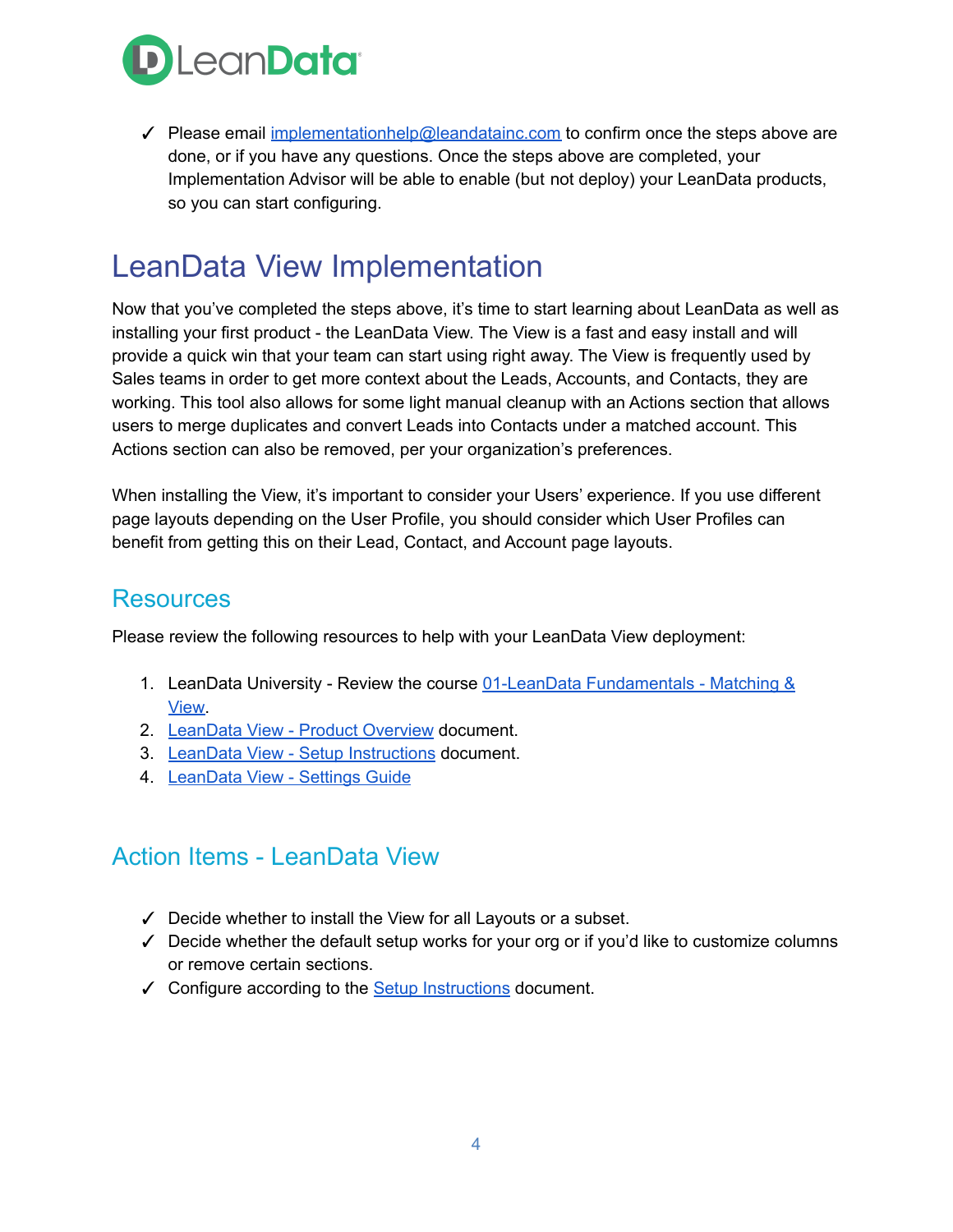

## <span id="page-4-0"></span>LeanData Matching/Tagging Implementation

As part of the Matching/Tagging product, LeanData matches Leads to Accounts and forms a link between the Lead and Matched Account by populating an Account Lookup field on the Lead. In addition to populating this Lookup, called "Reporting Matched Account", LeanData is able to map any desired Account field down to a corresponding Lead field - this process is called Tagging.

Setting up Matching will require you to consider two things. First, what rules would work best for your organization around how Leads should be matched to Accounts. And second, which fields you would like to have mapped from the Account down to the matched Lead level.

In implementing Matching/Tagging, it helps to test with a full dataset, so it's recommended testing either in a Full Sandbox, or in your Production environment. Luckily, Matching/Tagging only modifies LeanData managed package fields or custom Lead fields that you've created for Tagging, so it's easy to run tests in any environment until you receive a satisfactory result.

#### <span id="page-4-1"></span>**Resources**

Please review the following resources to help with your LeanData Matching/Tagging deployment:

Basic Setup Docs:

- 1. LeanData University Review the course [02-LeanData](https://leandata.learnupon.com/catalog/courses/616645) Tagging.
- 2. Matching Tagging [Overview](https://leandatahelp.zendesk.com/hc/en-us/articles/360016337754-Matching-Tagging-Overview-Guide) & Guide document.
- 3. [Matching](https://leandatahelp.zendesk.com/hc/en-us/articles/360006922653-Matching-Mapped-Account-Fields-Guide) Mapped Account Fields Guide document.
- 4. Matching [One-Time](https://leandatahelp.zendesk.com/hc/en-us/articles/360018808274-Matching-One-Time-Tagging-Guide) Tagging Guide document.

#### Advanced Setup Docs:

5. Matching [Advanced](https://leandatahelp.zendesk.com/hc/en-us/categories/360001426693-Matching-View) Features document.

#### <span id="page-4-2"></span>Action Items - LeanData Matching/Tagging

- $\checkmark$  Decide whether all accounts are relevant for matching, or if any subset needs to be excluded/included.
- $\checkmark$  Decide how to prioritize in the case where more than one matched account is identified and whether LeanData's standard Tie-Breaking rules work for your org, or need to be modified.
- ✓ Decide which Account-level fields to map down to Leads that are matched to that account. Create corresponding Lead fields with compatible field types.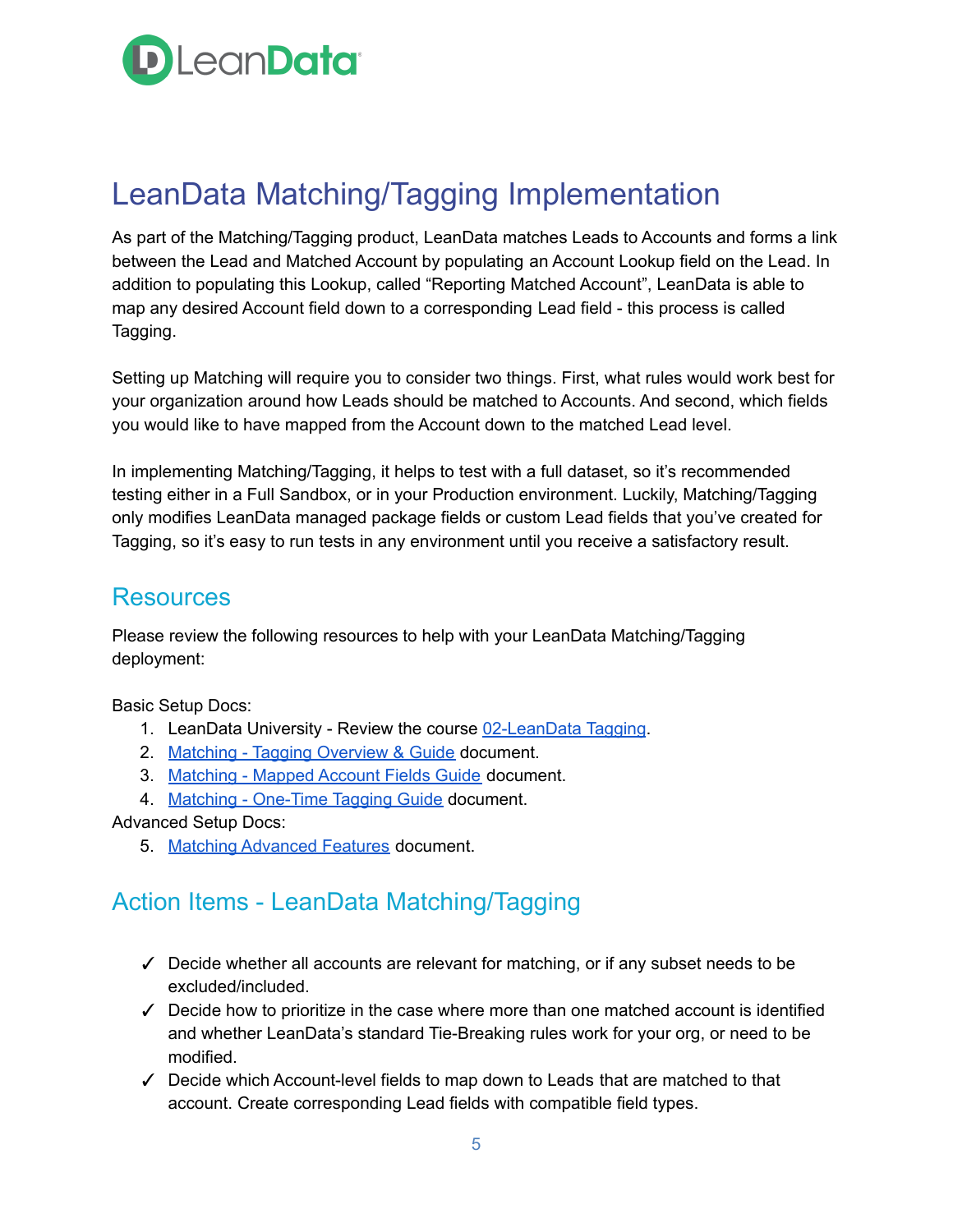

- ✓ Configure Tagging Tie-Breakers and and Mapped Account fields based on "02-LeanData Tagging" and other provided resources.
	- *○ What is the ideal environment to test Matching/Tagging? It helps to test with a full dataset, so it's recommended testing either in a Full Sandbox, or in your Production environment. Luckily, Matching/Tagging only modifies LeanData managed package fields or custom Lead fields that you've created for Tagging, so it's easy to run tests in any environment until you receive a satisfactory result.*
- ✓ Run a [One-Time](https://leandatahelp.zendesk.com/hc/en-us/articles/360018808274-Matching-One-Time-Tagging-Guide) Tagging job.
- ✓ When One-Time Tagging has completed, analyze matching accuracy by viewing the LeanData managed package report called "Related Leads by Account". You can find this report in the Reports section in SFDC by searching for "Related Leads by Account".
- ✓ If matching results don't seem ideal, experiment with different Filters and Tie-Breakers. For best results, you should re-run One-Time Tagging any time you reconfigure the Filters and Tie-Breakers.
- $\checkmark$  Once you're satisfied with the rules you've set up and ready to deploy Continuous Matching/Tagging, reference the [LeanData](https://leandatahelp.zendesk.com/hc/en-us/articles/360016461333-LeanData-Admin-Guide-Standard-Configuration) Admin Guide and follow the instructions under the "Restart LeanData Scheduler" to enable LeanData's ContinuousClean job.

## <span id="page-5-0"></span>LeanData Lead Routing Implementation

LeanData Lead Router allows you to automate your Lead processing. From setting up triggering logic to defining when a Lead should be processed, to making decisions based on values within fields on the Lead itself or related records like a Matched Account, to taking actions based on the outcomes of those decisions, Lead router is highly configurable.

Because there are so many capabilities within the Lead router, we recommend starting simple and adding on from there. Lead routing normally requires thorough testing in a Sandbox environment, since the outcome of Lead routing is often highly visible to your Salesforce users and can impact their workflow significantly. Ideally, you would run Sandbox tests with a full dataset, so a Full Sandbox is great. However, if that's not available you can also test within any Sandbox which has been recently refreshed from Production.

#### <span id="page-5-1"></span>**Resources**

Please review the following resources to help with your LeanData Lead Routing deployment:

Basic Setup Docs:

- 1. LeanData University Review the courses 03-LeanData Routing [Fundamentals](https://leandata.learnupon.com/catalog/courses/616656) and [04-Lead](https://leandata.learnupon.com/catalog/courses/611289) Router Nodes Deep Dive.
- 2. [Routing](https://leandatahelp.zendesk.com/hc/en-us/articles/360016339074-Routing-Lead-Router-Guide) Lead Routing Guide document.

Advanced Setup Docs:

3. Router [Advanced](https://leandatahelp.zendesk.com/hc/en-us/sections/360003255894-User-Guides) Features document.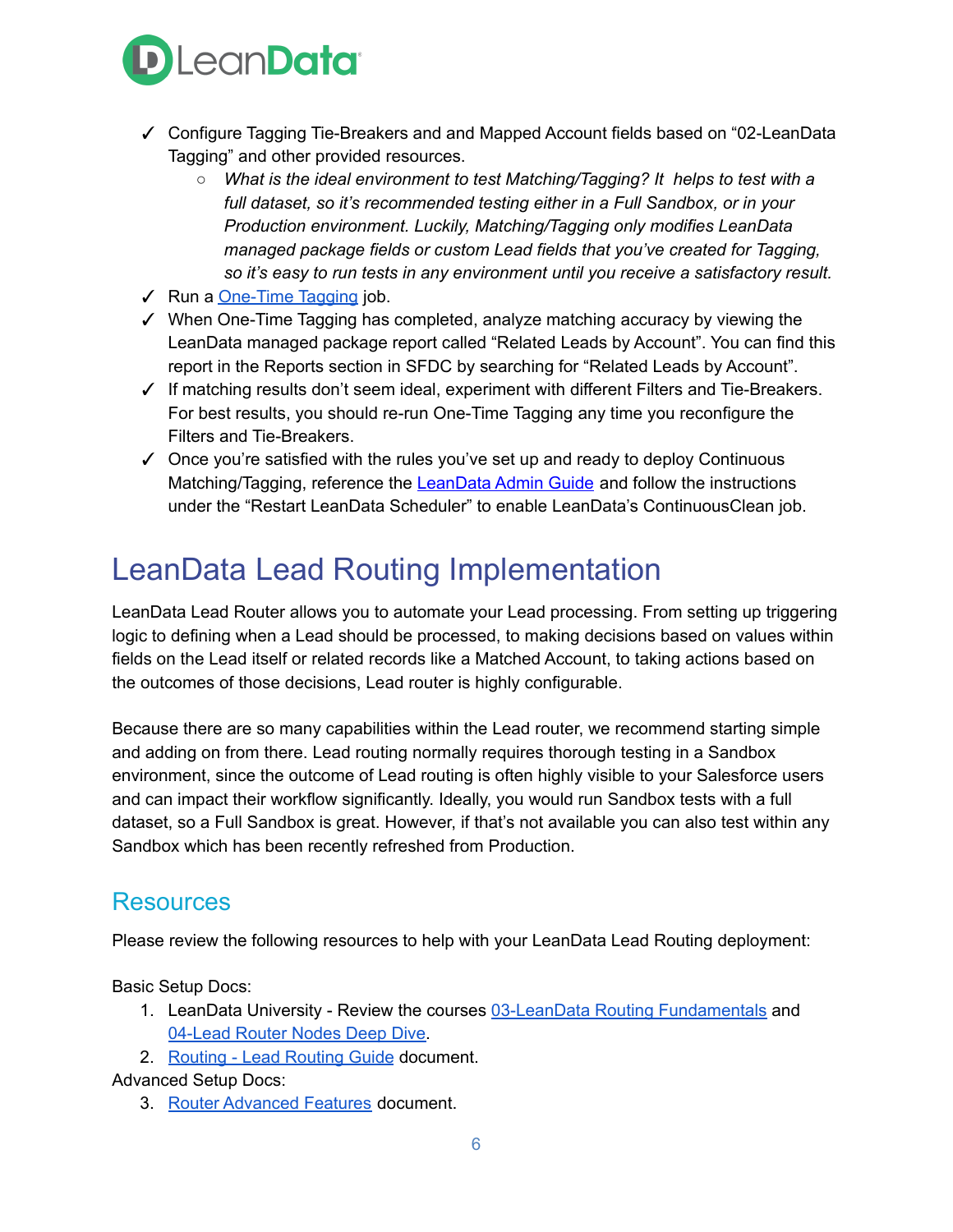## **D** LeanData<sup>®</sup>

#### <span id="page-6-0"></span>Action Items - LeanData Lead Routing

- ✓ Start by reviewing the Resources listed above to familiarize yourself with the Lead Router's capabilities.
- ✓ Map out your ideal Lead distribution process and get internal buy-in from all relevant parties.
- ✓ Import Lead Router [Templates](https://leandatahelp.zendesk.com/hc/en-us/articles/1260806271369) into your Sandbox and review these they cover common Lead routing use-cases and can provide a good starting point for building out your Lead routing flow.
	- *○ Start by downloading the template, then going into the LeanData tab in Sandbox, then over to Leads, then FlowBuilder, then clicking on Import Flow.*
- $\checkmark$  Decide on the New [Lead](https://leandatahelp.zendesk.com/hc/en-us/articles/360035549613-Routing-New-Entry-Node-Guide) and [Updated](https://leandatahelp.zendesk.com/hc/en-us/articles/360035207834-Routing-Updated-Entry-Node-Guide) Lead entry points that would qualify a Lead to be routed upon creation and upon a relevant update.
- $\checkmark$  Once a Lead qualifies for routing, decide what logic needs to be checked on the Lead itself to determine its routing path.
- ✓ Determine what objects you'd like to match the Lead against, in order to determine the routing path - LeanData can match to an Account, an Opportunity or a Related Lead.
- $\checkmark$  In the case of a match to an Account, Opp or Related Lead, routing behavior can be determined by checking fields on the matched record, so you'll need to define the rules around this.
- ✓ What actions do you want to automate in your Lead routing flow? LeanData has a lot of capabilities here beyond simply assigning the Lead, so you will need to determine which best fit your business processes.
- $\checkmark$  Once you've built a rough version of your flow, it's time to deploy it for testing. If you haven't done so already, you should access the [LeanData](https://leandatahelp.zendesk.com/hc/en-us/articles/360016461333-LeanData-Admin-Guide-Standard-Configuration) Admin Guide and follow the instructions under the "Restart LeanData Scheduler" to enable LeanData's ContinuousClean job. Next, navigate to Leads and then FlowBuilder, click on the flow you'd like to deploy and click on the Flag icon in order to set it Live.
- ✓ Thorough testing of your flow is an essential step before rolling it out to your Production environment.
	- *○ What is the ideal environment to test Lead Routing? It helps to test with a full dataset, so it's recommended to test in a Full Sandbox, however, if that's not available you can also test within any Sandbox which has been recently refreshed from Production.*
	- *○ We suggest two types of tests - first, by creating Leads to meet the various conditions that you've built into your flow, to make sure that each condition is firing as expected. Second, if you're testing in a sandbox with data, by running a [One-Time](https://leandatahelp.zendesk.com/hc/en-us/articles/360016461473-Routing-One-Time-Router) Routing job to confirm that all functions as expected when a large number of Leads is run through. Ideally, you'd want to make sure that you hit each node in your flow at least once during testing.*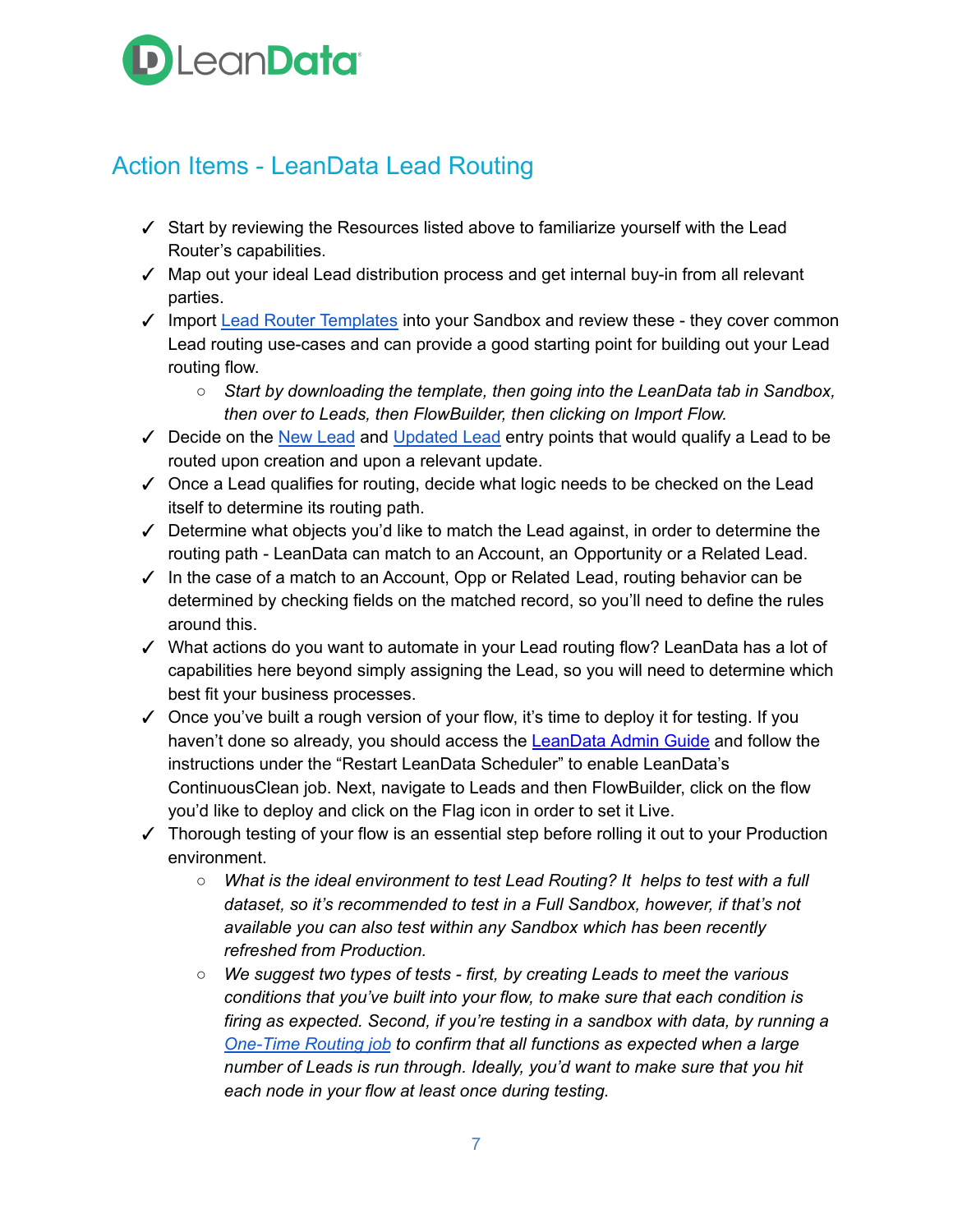

- $\checkmark$  Use the [Audit](https://leandatahelp.zendesk.com/hc/en-us/articles/360005472793-Routing-Audit-Logs-Guide) Logs to check the routing path of the test Leads that you run, to ensure that the logic you've built is executing as you expect.
- $\checkmark$  To view higher level routing results, use the **[Routing](https://leandatahelp.zendesk.com/hc/en-us/articles/360020075914-Routing-Deployment-History-Routing-Insights-Guide) Insights** to optimize your flow.
- ✓ If you run into trouble with your Lead Routing flow, or simply want an expert to look over it before you deploy, email [implementationhelp@leandatainc.com](mailto:implementationhelp@leandata.com) to set up a phone appointment with an Implementation Advisor.

## <span id="page-7-0"></span>Moving LeanData Products into Production

Once you've finalized tests in your Sandbox, it's time to move your LeanData setup into Production. We recommend performing such a move when LeanData resources will be available to help you, should the need arise - the LeanData Support team is available Monday Friday from 5 am to 5 pm PT, excluding holidays and can be reached by [submitting](https://leandatahelp.zendesk.com/hc/en-us/requests/new) a ticket through the [LeanData](https://leandatahelp.zendesk.com/hc/en-us/requests/new) Help Center.

#### <span id="page-7-1"></span>**Resources**

Please review the following resources to help with your Production deployment:

- 1. [Managed](https://leandatahelp.zendesk.com/hc/en-us/articles/360016337994-LeanData-Managed-App-Install-Guide) App Install Guide document.
- 2. [LeanData](https://leandatahelp.zendesk.com/hc/en-us/articles/360016461333-LeanData-Admin-Guide-Standard-Configuration) Admin Guide document.
- 3. How do I Import and Export [Settings](https://leandatahelp.zendesk.com/hc/en-us/articles/360020605493-How-do-I-Import-and-Export-Settings-RR-Pools-Tie-Breakers-Etc-) document.

#### Action Items - Deploying in Production

- ✓ You may have already downloaded the LeanData App in Production as well as configured API Access, Tab visibility and Permission sets. If not, please follow the directions for this outlined in the Install [Guide](https://leandatahelp.zendesk.com/hc/en-us/articles/360016337994-LeanData-Managed-App-Install-Guide) and [Admin](https://leandatahelp.zendesk.com/hc/en-us/articles/360016461333-LeanData-Admin-Guide-Standard-Configuration) Guide and email [implementationhelp@leandatainc.com](mailto:implementationhelp@leandatainc.com) to confirm once the steps above are done. Once you do, your Implementation Advisor will be able to enable your LeanData products in your Production environment.
- ✓ If you've configured the LeanData View in Sandbox, mirror your Sandbox setup in Production by using the Setup [Instructions](https://leandatahelp.zendesk.com/hc/en-us/articles/360016337554-View-Setup-Instructions) provided and customizing columns as needed.
- ✓ Did your Matching/Tagging or Lead Routing setup in Sandbox cause you to create any new Fields, Users, etc? If so, make sure to mirror what you've created in Production.
- ✓ Transferring your Matching/Tagging tie-breakers and field mapping setup to Prod is easy if you use the Export/Import feature. Reference the How do I Import and Export [Settings](https://leandatahelp.zendesk.com/hc/en-us/articles/360020605493-How-do-I-Import-and-Export-Settings-RR-Pools-Tie-Breakers-Etc-) document on how to do so.
- ✓ Once Matching/Tagging rules and mappings are in place, run a [One-Time](https://leandatahelp.zendesk.com/hc/en-us/articles/360018808274-Matching-One-Time-Tagging-Guide) Tagging job.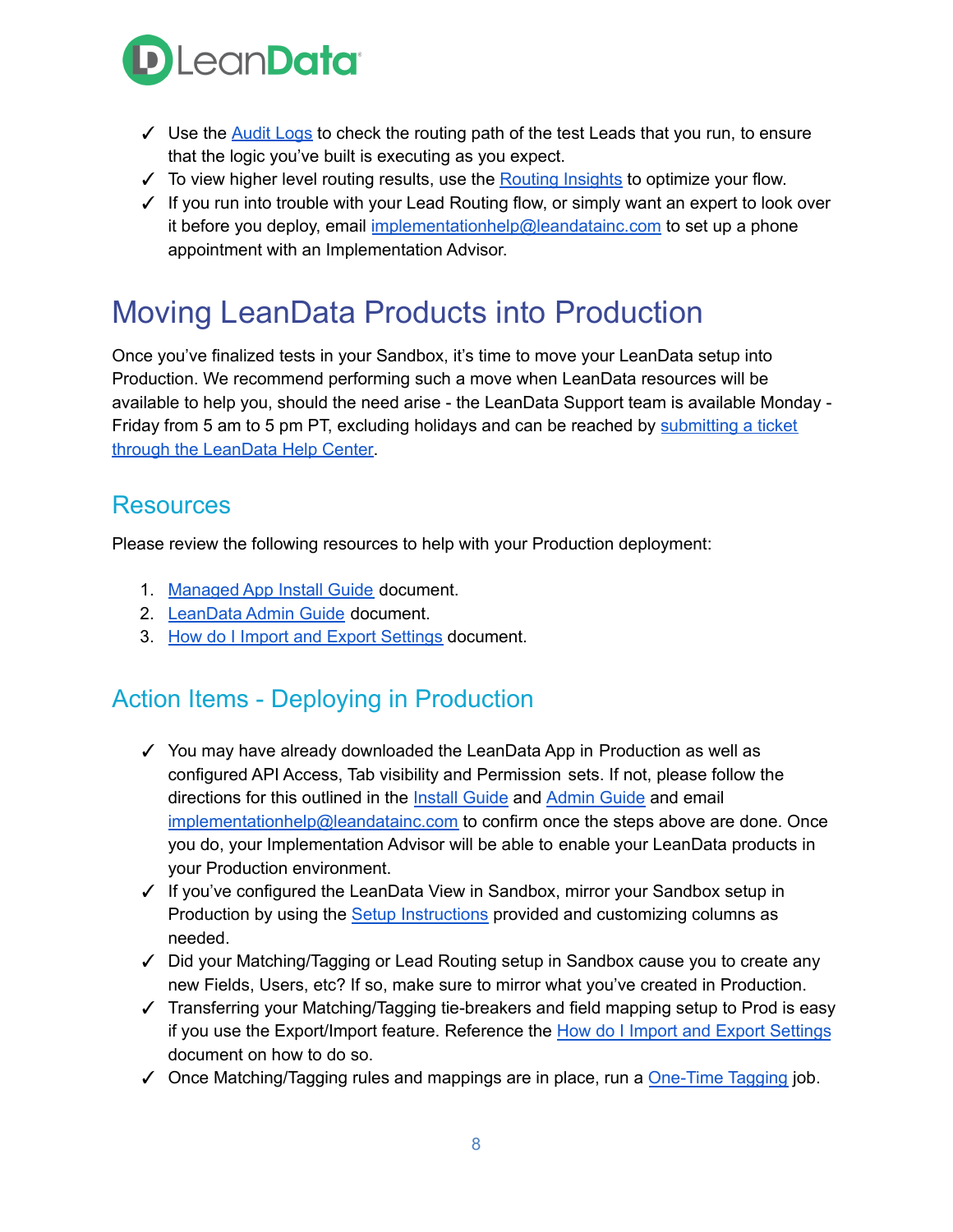

- ✓ Moving your Lead Routing Flow is also simple by following the instructions under Import Your LeanData Flow within the [Admin](https://leandatahelp.zendesk.com/hc/en-us/articles/360016461333-LeanData-Admin-Guide-Standard-Configuration) Guide.
- ✓ When your Lead routing flow has been moved over to Production, you should verify that fields, values, IDs, etc that are used in the flow corresponds correctly to Production. It's possible that some of these were different in Sandbox, and they need to be updated to Production fields, values, IDs before deploying.
- ✓ If LeanData routing is replacing another method of routing, you'll want to disable that routing prior to deploying LeanData routing so the two don't conflict.
- ✓ When you're ready to go Live with LeanData routing, you'll need to deploy your flow. To do so, single-click on the desired flow and hit the Flag icon to set it Live.
- ✓ You'll also need to ensure that LeanData's ContinuousClean job is Running, which means that Leads are continuously being evaluated to see if they meet the criteria for Matching and Routing. To turn this on, reference the [LeanData](https://leandatahelp.zendesk.com/hc/en-us/articles/360016461333-LeanData-Admin-Guide-Standard-Configuration) Admin Guide and follow the instructions under the "Restart LeanData Scheduler". You're now live with LeanData!
- ✓ Now that you're live, you'll want to monitor that all is working as expected.
	- When One-Time Tagging has completed, analyze matching accuracy by viewing the LeanData managed package report called "Related Leads by Account". You can find this report in the Reports section in SFDC by searching for "Related Leads by Account".
	- $\circ$  Use the [Audit](https://leandatahelp.zendesk.com/hc/en-us/articles/360005472793-Routing-Audit-Logs-Guide) Logs to check the routing path of the Leads going through routing, to ensure that the logic you've built is executing as you expect.
	- To view higher level routing results, use the **[Routing](https://leandatahelp.zendesk.com/hc/en-us/articles/360020075914-Routing-Deployment-History-Routing-Insights-Guide) Insights** to optimize your flow
- $\checkmark$  If you need technical support you can submit a request to our [Support](https://leandatahelp.zendesk.com/hc/en-us/requests/new) team here. The LeanData Support team is available Monday - Friday from 5am to 5pm PT and can answer technical questions or loop in other internal resources, as appropriate.

## <span id="page-8-0"></span>FAQs

- Who should I involve internally to implement LeanData?
	- This of course depends on your organization and its policies. Typically the individuals involved in a LeanData implementation would be the SFDC Admin, Sales and/or Marketing Ops and sometimes representatives from Sales. Really, you should keep anyone looped in that has interest/approval on how Leads get matched and assigned and make sure that you have internal buy in as you implement.
- How long does a typical LeanData implementation take?
	- A normal implementation has three phases requirements gathering, building/testing, and deployment/monitoring. It's common for these steps to take around 3-4 weeks, however we have seen this move quicker for customers that are self-implementing the tool.
- Who can I reach out to if I have questions?
	- There are two resources you can reach out to: